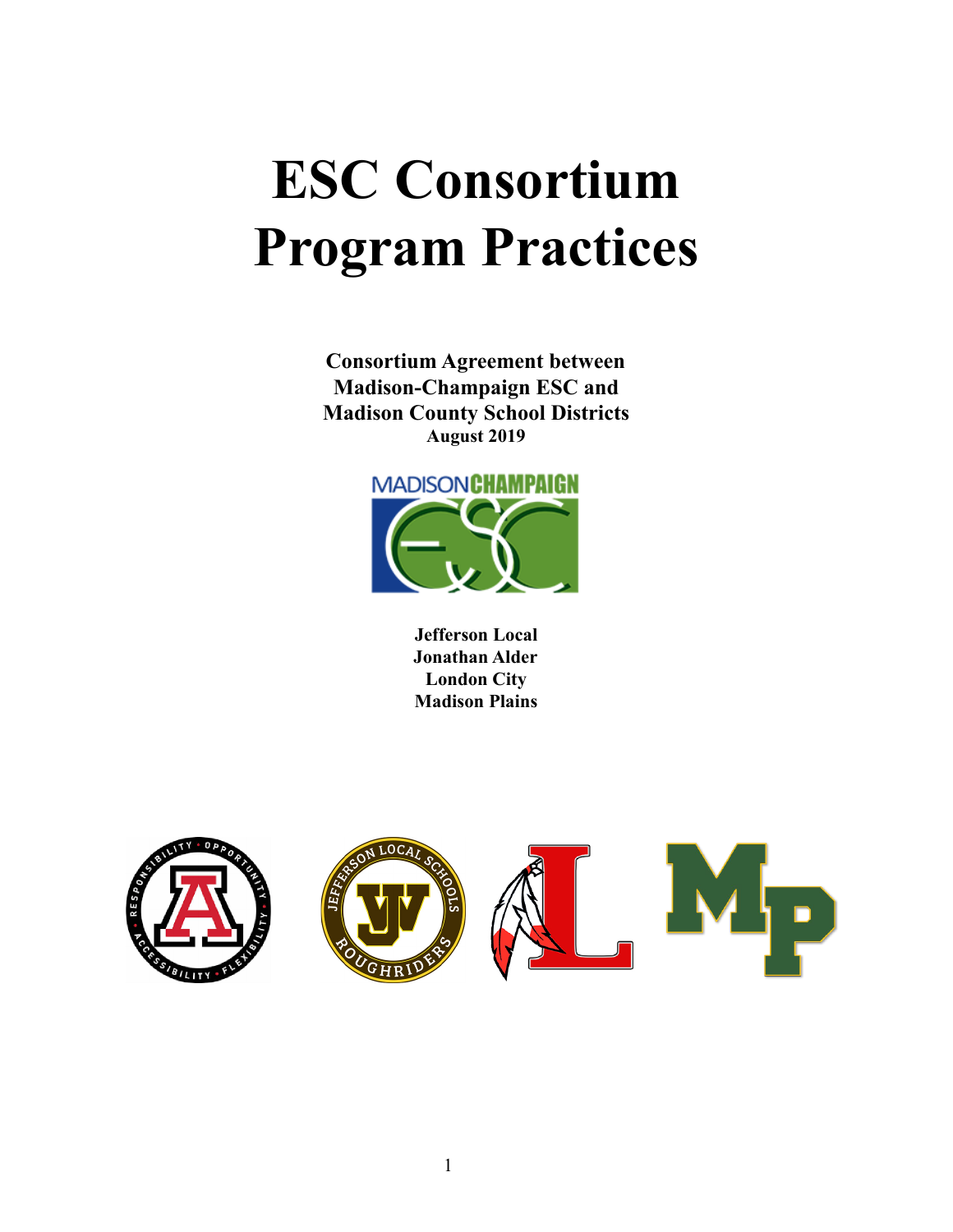# **Table of Contents**

| 1. | <b>County Consortium Personnel</b>             |   |  |  |
|----|------------------------------------------------|---|--|--|
|    | <b>Program Supervisors</b>                     | 3 |  |  |
|    | Absences/Attendance                            | 3 |  |  |
|    | <b>Professional Development</b>                | 3 |  |  |
|    | <b>Evaluations of Staff</b>                    | 3 |  |  |
| 2. | <b>Consortium Program Locations</b>            | 4 |  |  |
| 3. | <b>Consortium Program Procedures/Practices</b> |   |  |  |
|    | Enrollment                                     | 4 |  |  |
|    | Transportation                                 | 5 |  |  |
|    | Inclusion of consortium Students               | 5 |  |  |
|    | Discipline                                     | 5 |  |  |
|    | Restraint/Seclusion                            | 6 |  |  |
|    | <b>Nursing Support</b>                         | 6 |  |  |
|    | IEP's/IEP meetings                             | 6 |  |  |
|    | <b>Related Services</b>                        | 6 |  |  |
|    | Graduation                                     | 6 |  |  |
|    | <b>Attendance Reporting Procedures</b>         | 7 |  |  |
|    | <b>DASL</b>                                    | 7 |  |  |
|    | <b>School Fees</b>                             | 7 |  |  |
|    | Food Service for Consortium Classrooms         | 7 |  |  |
|    | <b>School Cancellations</b>                    | 7 |  |  |
|    | <b>Extended School Year</b>                    | 7 |  |  |
|    | Costs                                          | 7 |  |  |
|    | <b>Accepting District into Consortium</b>      | 8 |  |  |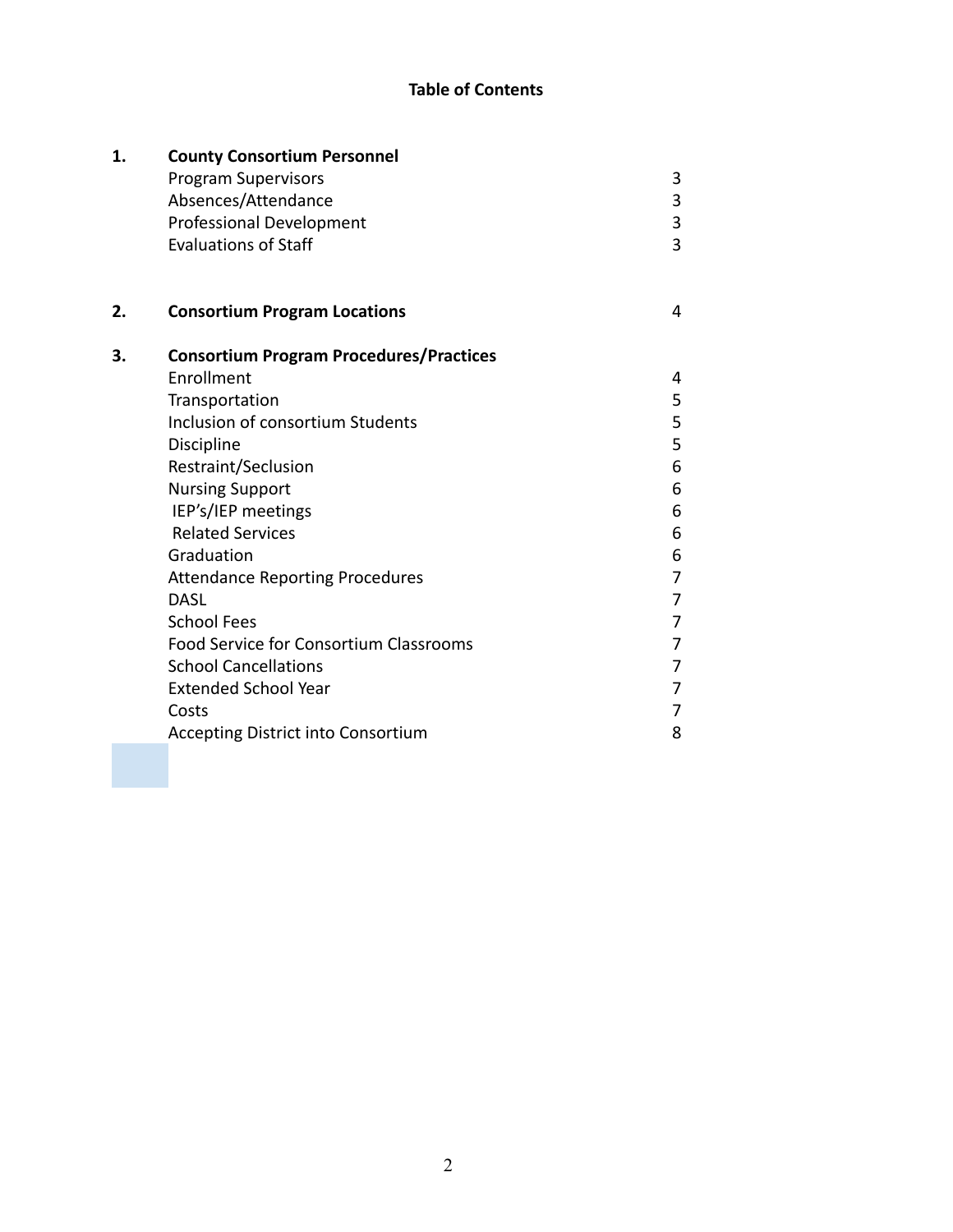## **1. ESC Consortium Personnel**

Johannah Dunham- 937-772-7031 Email- Johannah.Dunham@mccesc.org

All staff in the consortium rooms will be hired through the ESC. This includes related services personnel. During the transition period, there may be district staff that remain in consortium rooms. As staff leave the districts, the ESC will be responsible for hiring the replacement.

#### **Absences/ Attendance**

The ESC teachers report absences through the AESOP system. This information is monitored through the ESC and substitutes are provided by the ESC. ESC employees who are absent are responsible for notifying other classroom staff and the building office (secretaries, building principal, etc.) of substitutes in the classroom.

Teachers/staff hired by the district, placed in consortium classrooms, will follow district guidelines/procedures for reporting absences. District will acquire subs for their own employees

\*For liability reasons, substitutes in consortium classrooms are not permitted to independently perform:(they may perform these duties when accompanied by a regular classroom employee)

Diapering, toileting, feeding, tube feeding, administering medication, lifting,

transferring, adjustments to equipment, and supervising students in the community. This will be monitored by classroom employees and program supervisors.

## **Professional Development/Teacher Work Days**

## **Certified Staff**

In most cases, certified employees are required to participate in all building staff development, professional development days, staff meetings, conference schedules, and other building and district requirements.

In some cases, ESC employees are also required to attend specific training related to their job, or for the ESC, and will be provided exchange time. Teachers or Program Supervisors will notify building administrators of any change in schedule.

## **Classified Staff**

Classified personnel are required to be in attendance full day on all late arrival/early dismissal school days. *However, they are not paid for all teacher work days, full day in-service/conference days- unless it is built into their calendars. ESC classified personnel are on a 188 day contract- 178 student days, 4 extended days(training or teacher work days), and 6 holidays.*

## **Evaluation of Staff**

## **Certified Staff**

Consortium(ESC) Supervisors are responsible for the evaluation of ESC teachers. Principals are encouraged to observe ESC teachers within their building and provide feedback to the Supervisor. ESC Program Supervisor will reach out to building principals for the opportunity to provide feedback regarding teacher performance.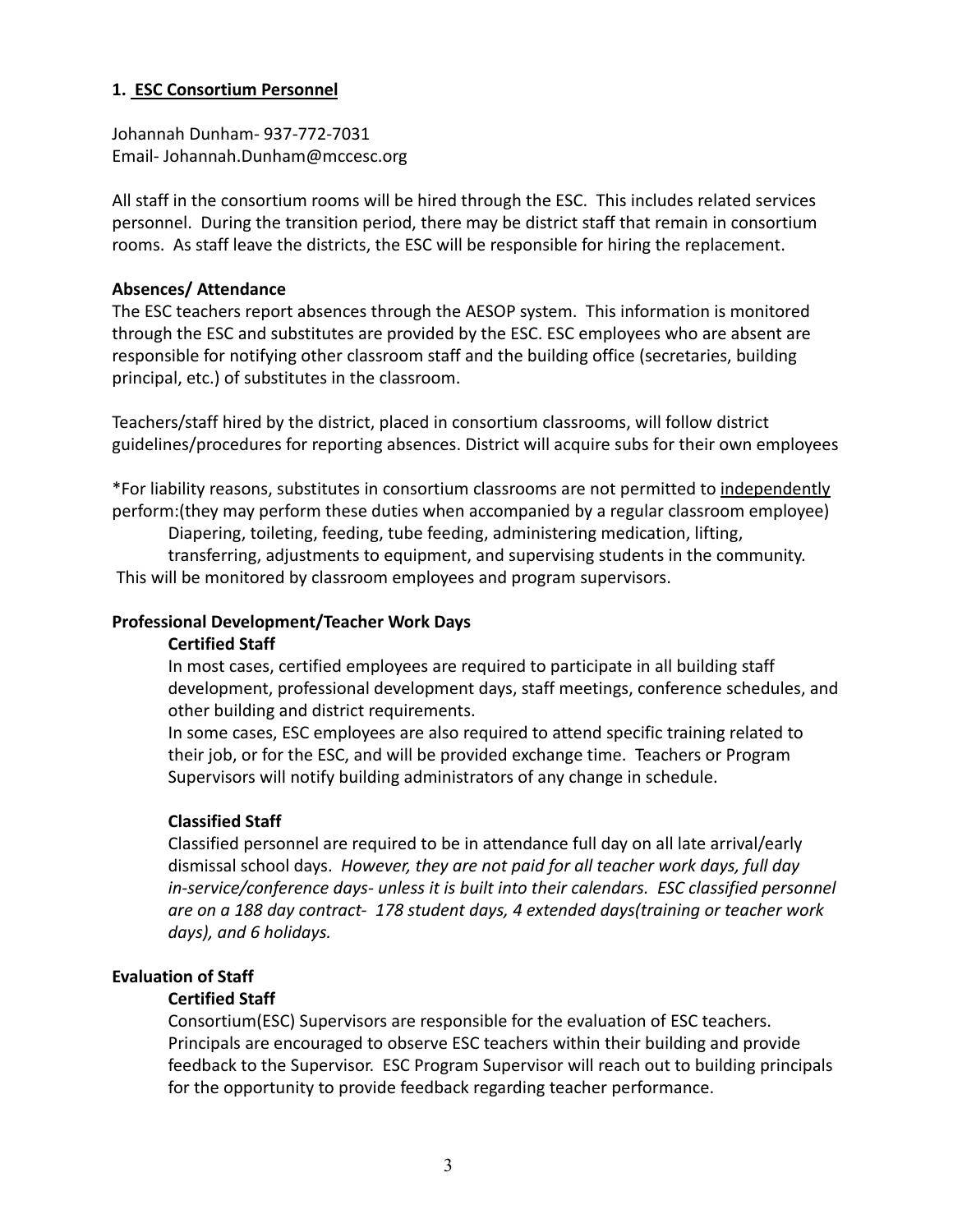Teachers who are still hired through district will have their primary evaluations completed following their respective district policies/procedures. If applicable with the district, the ESC Program Supervisor may be able to conduct an evaluation.

## **Classified Staff**

The classroom teacher and Program Supervisor formally evaluate educational support personnel. For ESC hired staff, Program Supervisor will reach out to DOS admin for the opportunity to provide feedback regarding performance. Concerns or commendations should be directed to the Program Supervisor. The Program Supervisor makes contract recommendations in April.

Staff hired by DOS will follow their classified staff policies/procedures. Classified staff that are still employed through the district will have their primary evaluations completed following their respective district policies/procedures. If allowable with the district, the Program Supervisor may be able to conduct an evaluation.

## **2. Consortium Programs**

## **A. Classroom Locations for Students with Emotional Disabilities (ED)**

**Madison Plains London** Madison -Plains Elementary School London Middle School

**West Jefferson** West Jefferson High School

## **B. Classroom Locations for Students with Multiple Disabilities (MD)**

**London West Jefferson**

London Elementary School West Jefferson Middle School London High School West Jefferson High School

## **3. Consortium Programs Procedures/Practices**

## **Consortium Enrollment Procedures**

To coordinate the Consortium programs with the districts, the Consortium will use the following enrollment procedures for all of their programs. *Placement decisions are made by the IEP team. Information about students needing to be served should flow through the Special Education Director to the ESC Supervisor.*

- 1. Those students who move into your districts with an active IEP:
	- **A.** The DOR will enroll the child.

**B.** The DOR Special Education/Student Services Director will contact the ESC Program Supervisor that a student has been enrolled in the district.

**C.** The DOR will forward records (enrollment, special education documents and transcripts/grade reports) to the Program Supervisor and DOS within 2 business days.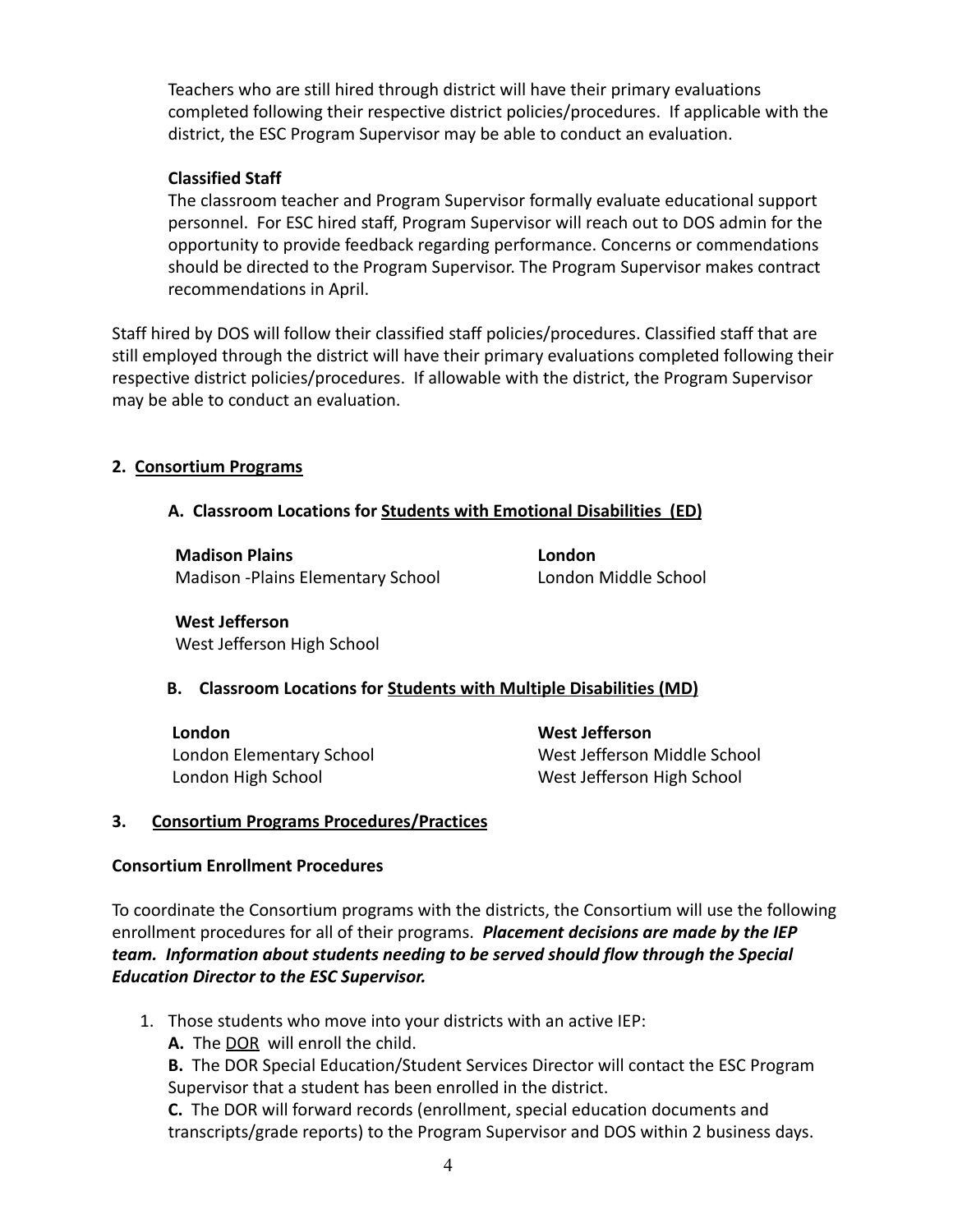**D.** The MCESC Program supervisor will notify the DOR and DOS with a start date.

**E.** The DOR will inform their transportation department of the starting date, notify the parent and confirm with the Program Supervisor

## 2. Those students referred by the district:

**A.** The districts are encouraged to include the Program Supervisor at the team meeting for the ETR.

**B.** Completed ETR to the Program Supervisor and schedule the initial IEP meeting.

**C.** The Program Supervisor will confer with the district personnel to develop a draft IEP, discuss placement options and invite appropriate consortium staff.

**D.** The referring district will make arrangements with their transportation department, confirm the starting date with the Program Supervisor and notify the parent as to the starting date and transportation arrangements.

## **Transportation**

Districts of residence are responsible for providing transportation to consortium programs. DOR will transport based on the DOS school calendar.

It is the responsibility of the DOR representative to communicate with their transportation supervisors concerning transportation needs.

Discipline issues during transportation of students in consortium programs will be handled collaboratively between the district of residence and Program Supervisor. Program Supervisors and teachers are willing to provide support and suggestions for disciplinary actions and behavior management strategies.

In the event of a difference in school calendars, DOR will transport to DOS if they are in session(except for calamity days).

## **Inclusion of Consortium Students**

The IEP team determines participation of consortium students in general education classes in their assigned building, as well as when the student may be ready to transition to general education as their primary educational setting. The consortium teacher will be available to consult with the building staff regarding interventions, behavior plans, and accommodations for all students during the transition process. Staff support will be provided on a continual basis by consortium staff, as needed, to ensure the success of the student while participating in general education classes.

## **Discipline**

## **Protocol for handling discipline in a consortium classroom;**

- Stabilize the situation
- Minor issues will be handled by the classroom teacher
- Serious incident call ESC Program Supervisor
- Principal to consult with Supervisor on appropriate disciplinary action
- Supervisor will contact the parent and the home school(DOR) to notify them of incident and recommended disciplinary action
- Housing principal(DOS) will execute discipline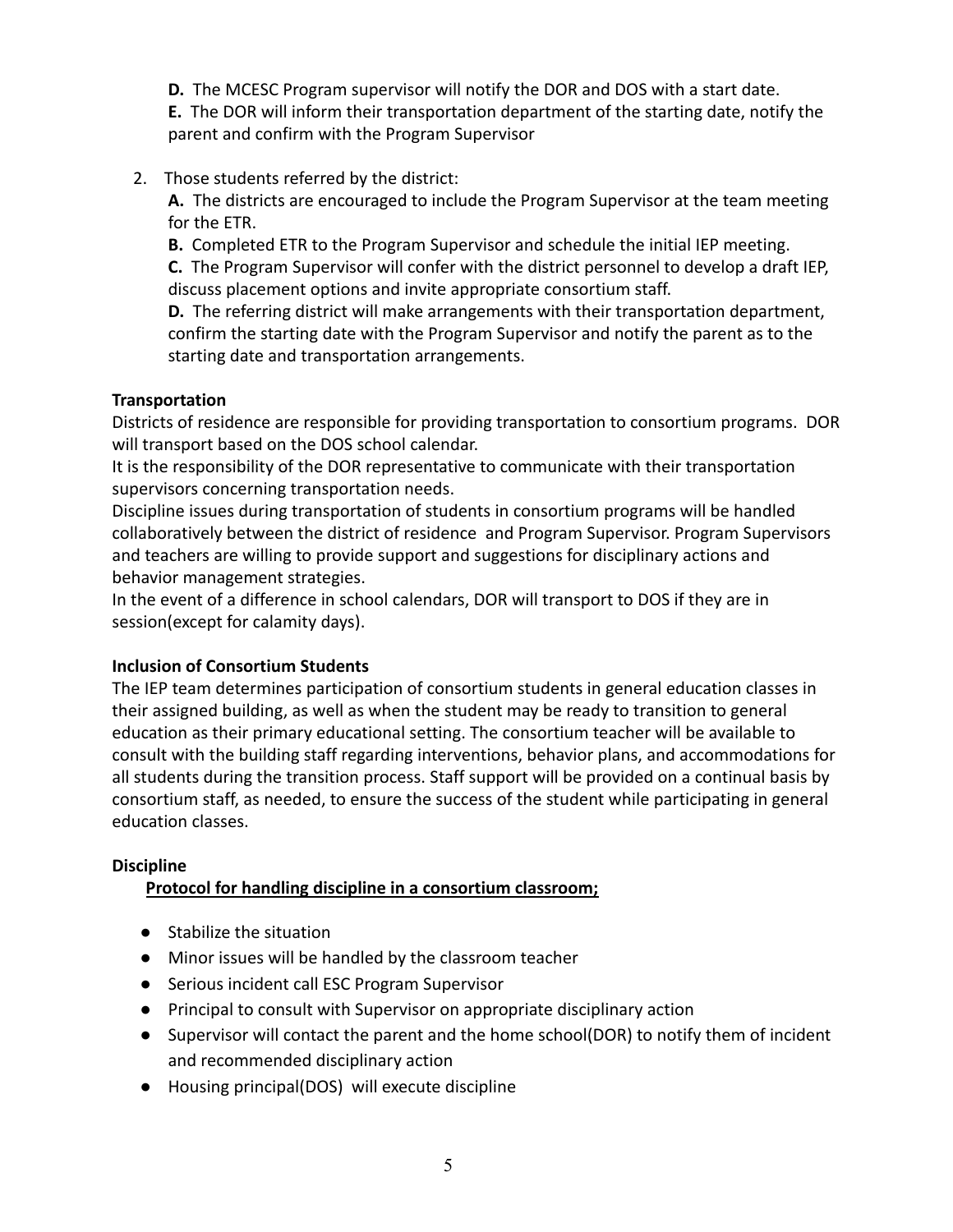## **Restraint/Seclusion:**

- Restraint/Seclusion Data will be reported through ESC
- ESC Supervisor will create an incident report form to share with all consortium staff
	- Teacher of service will share with all parties within 24 hours:
		- ESC Supervisor
		- Parent (within 24 hours is required by law)
		- District/Building of service
			- Principal
			- Special Ed Director
		- District of Residence
			- Special Ed Director

## **Nursing Support**

District nurses where classrooms are located will provide support to the students and staff in those classrooms. ESC Supervisors will help coordinate the need for staff training based on student needs.

## **IEP's/IEP Meetings**

Consortium teachers are responsible for scheduling and sending invitations for all IEP meetings for students on their caseload. The appropriate district representatives will be invited to attend meetings for all students.

*As required by law, a general education teacher will be invited to participate in each IEP. It is up to the building principal to encourage their attendance.*

Consortium teachers are responsible for distribution of IEP copies.

DOR will provide Program Supervisors and ESC teachers with email accounts for the district's chosen IEP writer

## **Related Services**

Students in consortium programs receive the necessary related services through Madison-Champaign ESC.

Referrals for evaluations, assessments, or services are the responsibility of the DOR in collaboration with MCESC.

DOR School Psychologists remain responsible for the evaluation of students with disabilities.

## **Graduation**

Students placed in Madison County Consortium Programs remain enrolled in their home districts. The district of residence (DOR), based upon the student meeting the district requirements for graduation, will issue the diploma. Classroom teachers will communicate credit information with the DOR high school counselor to ensure that graduation requirements are met. The student may attend the graduation ceremony of the district of service (DOS) or, by arrangement, attend the DOR ceremony. Students in foster care will receive their diplomas from the district where they currently reside.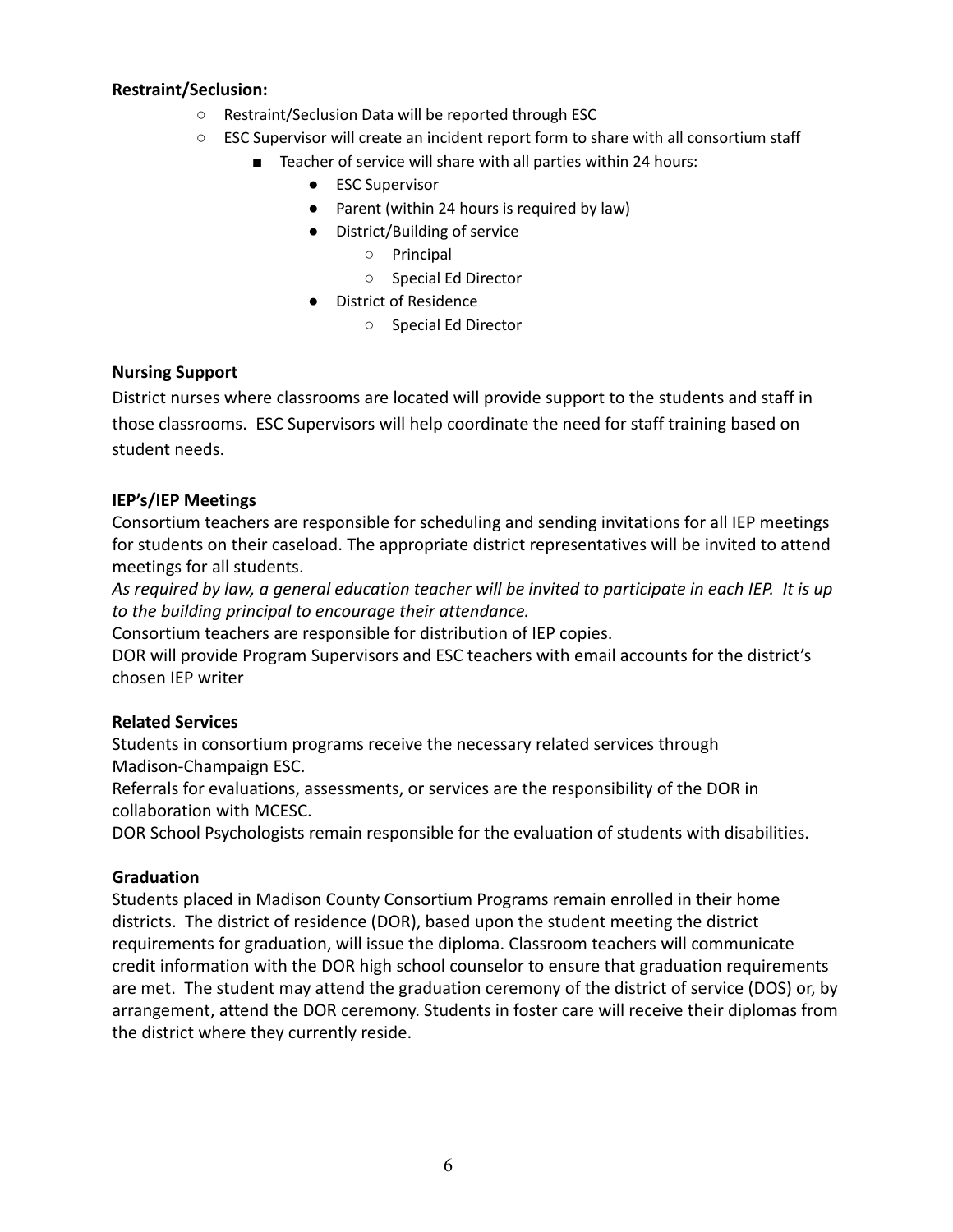## **Consortium Attendance Reporting Procedures**

- **A.** DOS will be responsible for notifying DOR when students are considered having excessive absences or truant.
- **B.** DOR will be responsible for drafting/sending attendance notification letters and establishing the intervention team.
- **C.** Madison County Educational Service Center has an attendance officer that is responsible for handling truancy issues. The goal of the truancy officer is to assist building administrators with various student attendance problems, operating on an "on call" basis to improve student attendance. The officer investigates custody and residency issues. He also works closely with juvenile court, schools and other agencies on a regular basis.

#### **DASL**

## **Educating district will enter all students into their DASL**

Make sure to add non-resident students in DASL as "not reported to EMIS" using code 368

Grades/Attendance will be entered in educating district DASL

District of service/ESC teacher will have access for IEP's in District of Residence Progress Book Special Services.

## **School Fees**

Students served in ESC classrooms will pay the fees for the ESC program. Fees for the districts will be waived.

## **Food Service for Consortium Classrooms**

Students may either purchase a hot lunch or bring packed lunches. Free and reduced lunch arrangement will be honored. The cost of the lunch will be based on the prices at the DOS. When a student transfers within the consortium, communication should take place between the DOR/DOS regarding a student's free/reduced status. The DOS would receive free/reduced reimbursement for the student.

## **School Cancellations in Consortium Classrooms**

Students will follow the DOS school calendar, including delays and cancellations. If the DOR is unable to safely transport the student, the day is considered a " non-absence" for the student. Parents may opt to transport their child to the school their child attends.

## **Extended School Year (ESY)**

Extended School Year (ESY) is provided each summer for special needs students who qualify based upon the IEP team decision. It is the DOR's responsibility to provide and/or coordinate these services.